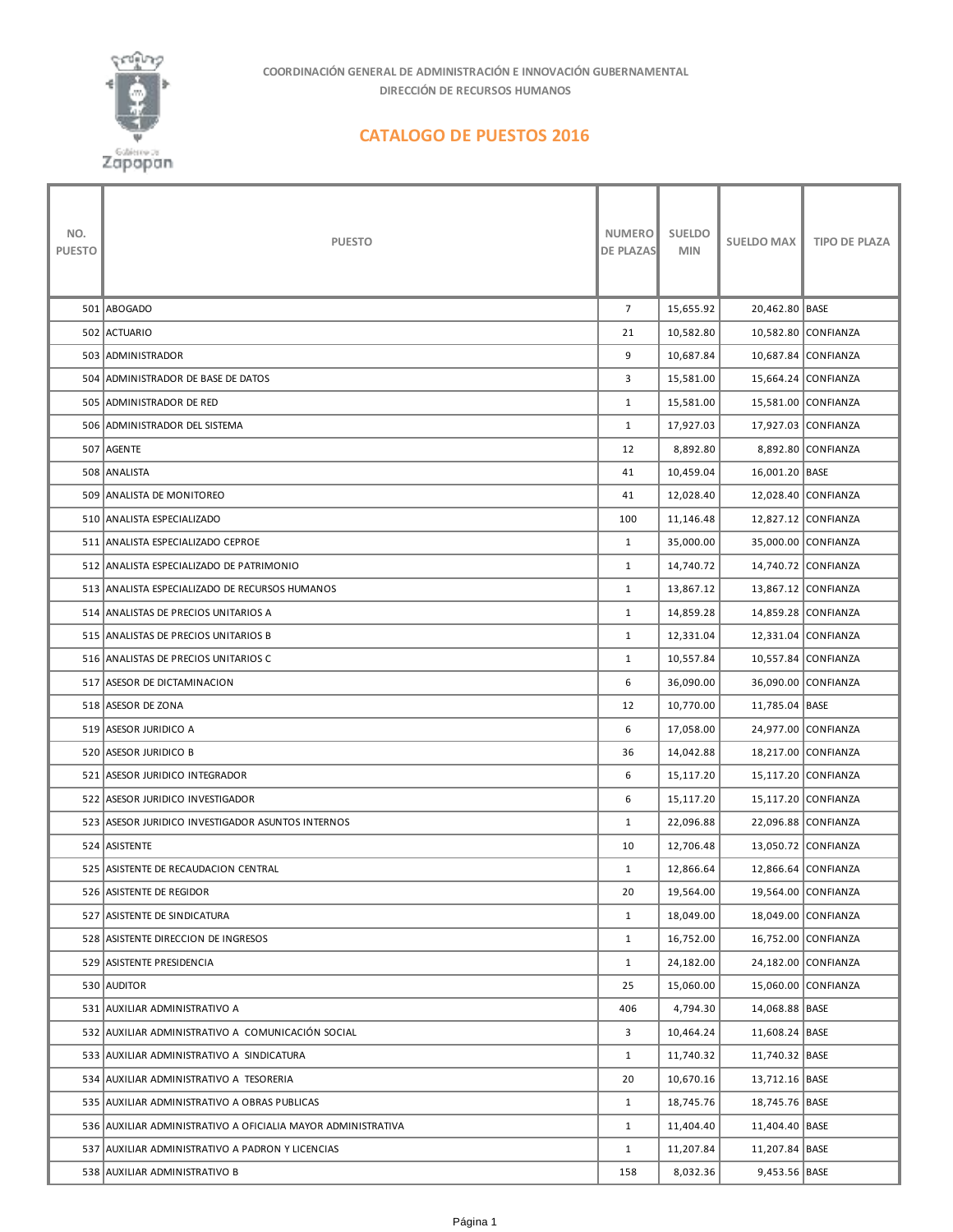| NO.<br><b>PUESTO</b> | <b>PUESTO</b>                                           | <b>NUMERO</b><br><b>DE PLAZAS</b> | <b>SUELDO</b><br><b>MIN</b> | <b>SUELDO MAX</b> | <b>TIPO DE PLAZA</b> |
|----------------------|---------------------------------------------------------|-----------------------------------|-----------------------------|-------------------|----------------------|
|                      | 539 AUXILIAR ADMINISTRATIVO B SP                        | 3                                 | 7,947.44                    |                   | 7,947.44 CONFIANZA   |
|                      | 540 AUXILIAR ADMINISTRATIVO DE CABINA                   | 6                                 | 12,031.52                   |                   | 12,031.52 CONFIANZA  |
|                      | 541 AUXILIAR ADMINISTRATIVO INSTITUTO DE LA MUJER       | $\mathbf{1}$                      | 18,745.76                   | 18,745.76 BASE    |                      |
|                      | 542 AUXILIAR ADMINISTRATIVO SP                          | 29                                | 9,349.36                    |                   | 9,662.40 CONFIANZA   |
|                      | 543   AUXILIAR BASICO                                   | 1076                              | 8,033.42                    | 8,928.97 BASE     |                      |
|                      | 544 AUXILIAR BASICO MANTENIMIENTO URBANO                | $\mathbf{1}$                      | 15,450.00                   | 15,450.00 BASE    |                      |
|                      | 545 AUXILIAR BASICO OBRAS PUBLICAS                      | $\mathbf{1}$                      | 11,042.48                   | 11,042.48 BASE    |                      |
|                      | 546 AUXILIAR BASICO SERVICIOS PUBLICOS                  | $\mathbf{1}$                      | 11,619.68                   | 11,619.68 BASE    |                      |
|                      | 547   AUXILIAR BASICO SP                                | 5                                 | 6,773.28                    |                   | 6,773.28 CONFIANZA   |
|                      | 548 AUXILIAR BASICO TESORERIA                           | 3                                 | 9,984.80                    | 10,259.36 BASE    |                      |
|                      | 549 AUXILIAR DE INTENDENCIA                             | 103                               | 8,033.42                    | 8,592.04 BASE     |                      |
|                      | 550 AUXILIAR DE INTENDENCIA OMA                         | 4                                 | 9,778.56                    | 11,306.64   BASE  |                      |
|                      | 551 AUXILIAR DE INTENDENCIA SP                          | 21                                | 6,773.28                    |                   | 7,453.44 CONFIANZA   |
|                      | 552 AUXILIAR DE TOPOGRAFO                               | 5                                 | 8,394.88                    | 8,394.88 BASE     |                      |
|                      | 553 AUXILIAR OPERATIVO A                                | 154                               | 10,160.56                   | 11,406.48   BASE  |                      |
|                      | 554 AUXILIAR OPERATIVO A ECOLOGIA                       | $\overline{2}$                    | 10,160.56                   | 11,200.56 BASE    |                      |
|                      | 555 AUXILIAR OPERATIVO A OMA                            | $\mathbf{1}$                      | 10,160.56                   | 10,160.56  BASE   |                      |
|                      | 556 AUXILIAR OPERATIVO A SERVICIOS PUBLICOS             | $\overline{2}$                    | 13,048.64                   | 15,112.00 BASE    |                      |
|                      | 557 AUXILIAR OPERATIVO B                                | 106                               | 8,646.10                    | 8,840.08 BASE     |                      |
|                      | 558 AUXILIAR OPERATIVO SP                               | 5                                 | 9,042.56                    |                   | 9,042.56 CONFIANZA   |
|                      | 559 BIBLIOTECARIO                                       | 46                                | 8,673.66                    | 9,106.62   BASE   |                      |
|                      | 560 BOMBERO                                             | 63                                | 15,744.00                   |                   | 15,744.00 CONFIANZA  |
|                      | 561 BOMBERO CHOFER                                      | 20                                | 15,744.00                   |                   | 15,744.00 CONFIANZA  |
|                      | 562 BOMBERO PRIMERO                                     | $\overline{2}$                    | 18,131.00                   |                   | 18,131.00 CONFIANZA  |
|                      | 563 CAJERO                                              | 10                                | 10,459.04                   | 10,459.04 BASE    |                      |
|                      | 564 CAJERO A                                            | 21                                | 11,632.16                   | 12,759.52 BASE    |                      |
|                      | 565 CAJERO GENERAL                                      | 5                                 | 13,437.60                   |                   | 16,045.00 CONFIANZA  |
|                      | 566 CHOFER                                              | 18                                | 8,647.16                    | 8,647.16 BASE     |                      |
|                      | 567 CHOFER SECRETARIA PARTICULAR                        | $\overline{2}$                    | 11,477.20                   | 11,477.20 BASE    |                      |
|                      | 568 COCINERO                                            | $\overline{2}$                    | 10,406.00                   | 10,406.00 BASE    |                      |
|                      | 569 COMANDANTE BOMBERO                                  | $\overline{2}$                    | 32,922.00                   |                   | 32,922.00 CONFIANZA  |
|                      | 570 COMBATIENTE FORESTAL                                | 55                                | 16,353.76                   | 16,353.76 BASE    |                      |
|                      | 571 COMISARIO                                           | $\mathbf{1}$                      | 89,700.00                   |                   | 89,700.00 CONFIANZA  |
|                      | 572 COMISARIO EN JEFE                                   | $\mathbf{1}$                      | 89,700.00                   |                   | 89,700.00 CONFIANZA  |
|                      | 573 COMISARIO GENERAL                                   | $\mathbf{1}$                      | 119,600.00                  |                   | 119,600.00 CONFIANZA |
|                      | 574 CONTRALOR CIUDADANO                                 | $\mathbf{1}$                      | 83,000.00                   |                   | 83,000.00 CONFIANZA  |
|                      | 575 COORDINADOR                                         | 159                               | 12,896.80                   |                   | 13,990.88 CONFIANZA  |
|                      | 576 COORDINADOR ADJUNTO DE EDUCACION MUNICIPAL          | $\mathbf{1}$                      | 13,857.76                   |                   | 13,857.76 CONFIANZA  |
|                      | 577 COORDINADOR ADMINISTRATIVO                          | $\mathbf{1}$                      | 29,964.00                   |                   | 29,964.00 CONFIANZA  |
|                      | 578 COORDINADOR DE ANALISIS ESTRATEGICOS Y COMUNICACION | $\mathbf{1}$                      | 64,000.00                   |                   | 64,000.00 CONFIANZA  |
|                      | 579 COORDINADOR DE AUDITORIA                            | $\overline{2}$                    | 15,576.88                   |                   | 15,576.88 CONFIANZA  |
|                      | 580 COORDINADOR DE CABINA                               | $\overline{2}$                    | 28,127.60                   |                   | 28,127.60 CONFIANZA  |
|                      | 581 COORDINADOR DE CENTRO DE ATENCION AL MENOR          | $\mathbf{1}$                      | 15,576.88                   |                   | 15,576.88 CONFIANZA  |
|                      | 582 COORDINADOR DE INGRESOS DE OBRA PUBLICA             | $\mathbf{1}$                      | 14,015.84                   |                   | 14,015.84 CONFIANZA  |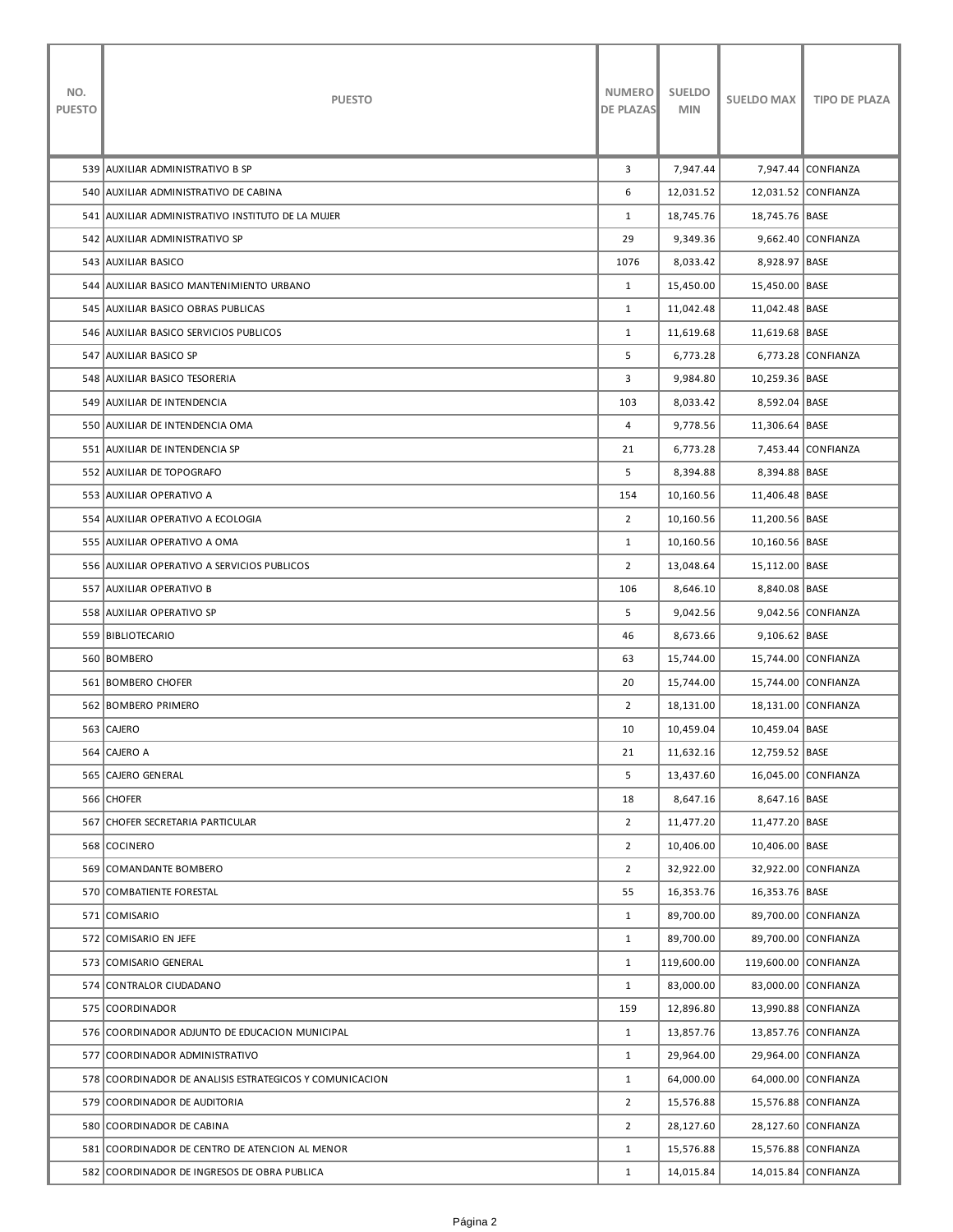| NO.<br><b>PUESTO</b> | <b>PUESTO</b>                                                                 | <b>NUMERO</b><br><b>DE PLAZAS</b> | <b>SUELDO</b><br><b>MIN</b> | <b>SUELDO MAX</b> | <b>TIPO DE PLAZA</b> |
|----------------------|-------------------------------------------------------------------------------|-----------------------------------|-----------------------------|-------------------|----------------------|
|                      | 583 COORDINADOR DE INGRESOS DIVERSOS                                          | 1                                 | 15,576.88                   |                   | 15,576.88 CONFIANZA  |
|                      | 584 COORDINADOR DE SISTEMAS DE CALIDAD                                        | $\mathbf{1}$                      | 27,800.00                   |                   | 27,800.00 CONFIANZA  |
|                      | 585 COORDINADOR DE VEHICULOS PATRIMONIO                                       | $\mathbf{1}$                      | 14,245.68                   |                   | 14,245.68 CONFIANZA  |
|                      | 586 COORDINADOR DEL AREA DE RELACIONES PUBLICAS, PROTOCOLO Y EVENTOS          | $\mathbf{1}$                      | 57,000.00                   |                   | 57,000.00 CONFIANZA  |
|                      | 587 COORDINADOR GENERAL DE ADMINISTRACION E INNOVACION GUBERNAMENTAL          | $\mathbf{1}$                      | 81,000.00                   |                   | 81,000.00 CONFIANZA  |
|                      | 588 COORDINADOR GENERAL DE CONSTRUCCION DE COMUNIDAD                          | $\mathbf{1}$                      | 81,000.00                   |                   | 81,000.00 CONFIANZA  |
|                      | 589 COORDINADOR GENERAL DE DESARROLLO ECONOMICO Y COMBATE A LA DESIGUALDAD    | $\mathbf{1}$                      | 81,000.00                   |                   | 81,000.00 CONFIANZA  |
|                      | 590 COORDINADOR GENERAL DE GESTION INTEGRAL DE LA CIUDAD                      | $\mathbf{1}$                      | 81,000.00                   |                   | 81,000.00 CONFIANZA  |
|                      | 591 COORDINADOR GENERAL DE SERVICIOS MUNICIPALES                              | $\mathbf{1}$                      | 81,000.00                   |                   | 81,000.00 CONFIANZA  |
|                      | 592 COORDINADOR JURIDICO                                                      | $\mathbf{1}$                      | 14,878.00                   |                   | 14,878.00 CONFIANZA  |
|                      | 593 COORDINADOR JURIDICO ADSCRITO A LA COMISARIA GENERAL DE SEGURIDAD PUBLICA | $\mathbf{1}$                      | 43,000.00                   |                   | 43,000.00 CONFIANZA  |
|                      | 594 COORDINADOR JURIDICO ASUNTOS INTERNOS                                     | $\mathbf{1}$                      | 21,356.44                   |                   | 21,356.44 CONFIANZA  |
|                      | 595 COORDINADOR MUNICIPAL DE PROTECCCION CIVIL Y BOMBEROS                     | $\mathbf{1}$                      | 71,000.00                   |                   | 71,000.00 CONFIANZA  |
|                      | 596 COORDINADOR OPERATIVO                                                     | $\mathbf{1}$                      | 12,896.80                   |                   | 12,896.80 CONFIANZA  |
|                      | 597 COTIZADOR                                                                 | 12                                | 11,583.28                   | 12,242.64 BASE    |                      |
|                      | 598 CRONISTA MUNICIPAL                                                        | $\mathbf{1}$                      | 9,269.64                    | 9,269.64 BASE     |                      |
|                      | 599 CUSTODIO PRECEPTOR                                                        | 35                                | 11,204.72                   |                   | 11,204.72 CONFIANZA  |
|                      | 600 DEFENSOR DE OFICIO                                                        | 4                                 | 20,283.00                   |                   | 20,283.00 CONFIANZA  |
|                      | 601 DELEGADO                                                                  | 12                                | 13,364.80                   |                   | 13,364.80 CONFIANZA  |
|                      | 602 DIBUJANTE                                                                 | 11                                | 9,491.18                    | 9,491.18 BASE     |                      |
|                      | 603 DIRECTOR DE ASEO PUBLICO                                                  | $\mathbf{1}$                      | 57,000.00                   |                   | 57,000.00 CONFIANZA  |
|                      | 604 DIRECTOR ADMINISTRATIVO DE SEGURIDAD PUBLICA                              | $\mathbf{1}$                      | 57,000.00                   |                   | 57,000.00 CONFIANZA  |
|                      | 605 DIRECTOR DE ADMINISTRACION                                                | $\mathbf{1}$                      | 71,000.00                   |                   | 71,000.00 CONFIANZA  |
|                      | 606 DIRECTOR DE ADQUISICIONES                                                 | $\mathbf{1}$                      | 64,000.00                   |                   | 64,000.00 CONFIANZA  |
|                      | 607 DIRECTOR DE ALUMBRADO PUBLICO                                             | $\mathbf{1}$                      | 43,000.00                   |                   | 43,000.00 CONFIANZA  |
|                      | 608 DIRECTOR DE ARCHIVO MUNICIPAL                                             | $\mathbf{1}$                      | 43,000.00                   |                   | 43,000.00 CONFIANZA  |
|                      | 609 DIRECTOR DE ASUNTOS INTERNOS                                              | $\mathbf{1}$                      | 43,000.00                   |                   | 43,000.00 CONFIANZA  |
|                      | 610 DIRECTOR DE ATENCION CIUDADANA                                            | $\mathbf{1}$                      | 43,000.00                   |                   | 43,000.00 CONFIANZA  |
|                      | 611 DIRECTOR DE AUDITORIA                                                     | $\mathbf{1}$                      | 57,000.00                   |                   | 57,000.00 CONFIANZA  |
|                      | 612 DIRECTOR DE AUTORIDAD DEL ESPACIO PUBLICO                                 | $\mathbf{1}$                      | 43,000.00                   |                   | 43,000.00 CONFIANZA  |
|                      | 613 DIRECTOR DE BANDA                                                         | $\mathbf{1}$                      | 17,003.00                   |                   | 17,003.00 CONFIANZA  |
|                      | 614 DIRECTOR DE BOMBEROS                                                      | $\mathbf{1}$                      | 43,000.00                   |                   | 43,000.00 CONFIANZA  |
|                      | 615 DIRECTOR DE CATASTRO                                                      | $\mathbf{1}$                      | 57,000.00                   |                   | 57,000.00 CONFIANZA  |
|                      | 616 DIRECTOR DE CEMENTERIOS                                                   | $\mathbf{1}$                      | 43,000.00                   |                   | 43,000.00 CONFIANZA  |
|                      | 617 DIRECTOR DE CENTROS DE MEDIACION MUNICIPAL                                | $\mathbf{1}$                      | 43,000.00                   |                   | 43,000.00 CONFIANZA  |
|                      | 618 DIRECTOR DE CONTABILIDAD                                                  | $\mathbf{1}$                      | 57,000.00                   |                   | 57,000.00 CONFIANZA  |
|                      | 619 DIRECTOR DE CULTURA                                                       | $\mathbf{1}$                      | 57,000.00                   |                   | 57,000.00 CONFIANZA  |
|                      | 620 DIRECTOR DE DELEGACIONES Y AGENCIAS MUNICIPALES                           | $\mathbf{1}$                      | 43,000.00                   |                   | 43,000.00 CONFIANZA  |
|                      | 621 DIRECTOR DE EDUCACION                                                     | $\mathbf{1}$                      | 57,000.00                   |                   | 57,000.00 CONFIANZA  |
|                      | 622 DIRECTOR DE ENLACE CON EL AYUNTAMIENTO                                    | $\mathbf{1}$                      | 57,000.00                   |                   | 57,000.00 CONFIANZA  |
|                      | 623 DIRECTOR DE FOMENTO AL EMPLEO Y EMPRENDURISMO                             | $\mathbf{1}$                      | 64,000.00                   |                   | 64,000.00 CONFIANZA  |
|                      | 624 DIRECTOR DE GESTION DE PROGRAMAS SOCIALES ESTATALES Y FEDERALES           | $\mathbf{1}$                      | 43,000.00                   |                   | 43,000.00 CONFIANZA  |
|                      | 625 DIRECTOR DE GESTION INTEGRAL DEL AGUA Y DRENAJE                           | $\mathbf{1}$                      | 43,000.00                   |                   | 43,000.00 CONFIANZA  |
|                      | 626 DIRECTOR DE GLOSA                                                         | $\mathbf{1}$                      | 43,000.00                   |                   | 43,000.00 CONFIANZA  |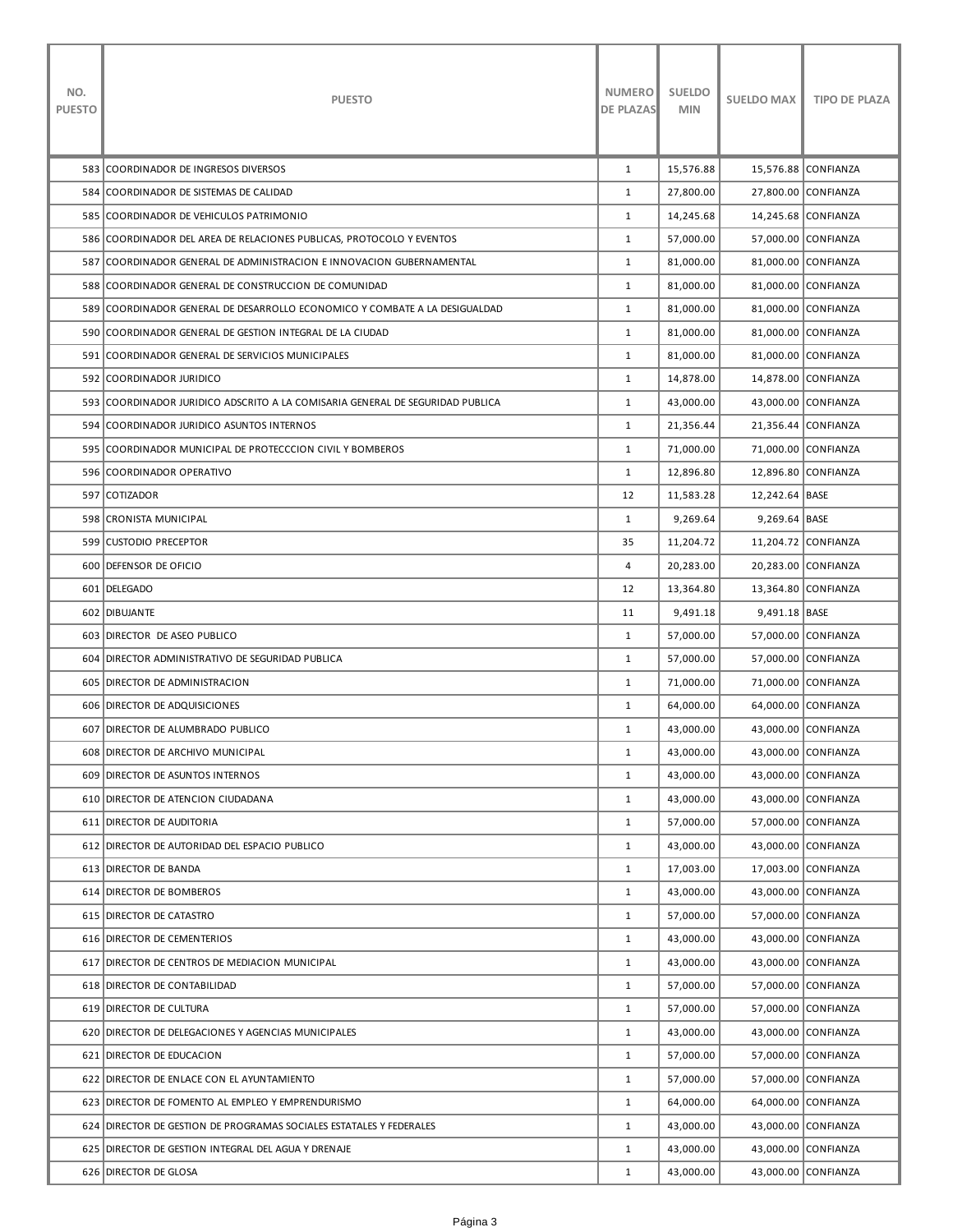| NO.<br><b>PUESTO</b> | <b>PUESTO</b>                                                                      | <b>NUMERO</b><br><b>DE PLAZAS</b> | <b>SUELDO</b><br><b>MIN</b> | <b>SUELDO MAX</b> | <b>TIPO DE PLAZA</b> |
|----------------------|------------------------------------------------------------------------------------|-----------------------------------|-----------------------------|-------------------|----------------------|
|                      | 627 DIRECTOR DE INGRESOS                                                           | 1                                 | 57,000.00                   |                   | 57,000.00 CONFIANZA  |
|                      | 628 DIRECTOR DE INNOVACION GUBERNAMENTAL                                           | $\mathbf{1}$                      | 71,000.00                   |                   | 71,000.00 CONFIANZA  |
|                      | 629 DIRECTOR DE INSPECCION Y VIGILANCIA                                            | 1                                 | 71,000.00                   |                   | 71,000.00 CONFIANZA  |
|                      | 630 DIRECTOR DE INTEGRACION Y DICTAMINACION                                        | $\mathbf{1}$                      | 57,000.00                   |                   | 57,000.00 CONFIANZA  |
|                      | 631 DIRECTOR DE JUSTICIA MUNICIPAL                                                 | $\mathbf{1}$                      | 43,000.00                   |                   | 43,000.00 CONFIANZA  |
|                      | 632   DIRECTOR DE JUZGADOS MUNICIPALES                                             | $\mathbf{1}$                      | 43,000.00                   |                   | 43,000.00 CONFIANZA  |
|                      | 633 DIRECTOR DE MEDIO AMBIENTE                                                     | 1                                 | 64,000.00                   |                   | 64,000.00 CONFIANZA  |
|                      | 634 DIRECTOR DE MEJORAMIENTO URBANO                                                | $\mathbf{1}$                      | 57,000.00                   |                   | 57,000.00 CONFIANZA  |
|                      | <b>635 DIRECTOR DE MERCADOS</b>                                                    | $\mathbf{1}$                      | 43,000.00                   |                   | 43,000.00 CONFIANZA  |
|                      | 636   DIRECTOR DE MOVILIDAD Y TRANSPORTE                                           | $\mathbf{1}$                      | 43,000.00                   |                   | 43,000.00 CONFIANZA  |
|                      | 637 DIRECTOR DE OBRAS PUBLICAS E INFRAESTRUCTURA                                   | $\mathbf{1}$                      | 71,000.00                   |                   | 71,000.00 CONFIANZA  |
|                      | 638 DIRECTOR DE ORDENAMIENTO DEL TERRITORIO                                        | $\mathbf{1}$                      | 71,000.00                   |                   | 71,000.00 CONFIANZA  |
|                      | 639 DIRECTOR DE PADRON Y LICENCIAS                                                 | $\mathbf{1}$                      | 71,000.00                   |                   | 71,000.00 CONFIANZA  |
|                      | 640 DIRECTOR DE PARQUES Y JARDINES                                                 | $\mathbf{1}$                      | 57,000.00                   |                   | 57,000.00 CONFIANZA  |
|                      | 641 DIRECTOR DE PARTICIPACION CIUDADANA                                            | $\mathbf{1}$                      | 57,000.00                   |                   | 57,000.00 CONFIANZA  |
|                      | 642   DIRECTOR DE PAVIMENTOS                                                       | $\mathbf{1}$                      | 43,000.00                   |                   | 43,000.00 CONFIANZA  |
|                      | 643 IDIRECTOR DE POLITICA FISCAL Y MEJORA HACENDARIA                               | $\mathbf{1}$                      | 43,000.00                   |                   | 43,000.00 CONFIANZA  |
|                      | 644 DIRECTOR DE PRESUPUESTO Y EGRESOS                                              | $\mathbf{1}$                      | 57,000.00                   |                   | 57,000.00 CONFIANZA  |
|                      | 645 IDIRECTOR DE PROGRAMAS SOCIALES ESTRATEGICOS                                   | $\mathbf{1}$                      | 57,000.00                   |                   | 57,000.00 CONFIANZA  |
|                      | 646   DIRECTOR DE PROGRAMAS SOCIALES MUNICIPALES                                   | $\mathbf{1}$                      | 43,000.00                   |                   | 43,000.00 CONFIANZA  |
|                      | 647 DIRECTOR DE PROTECCION ANIMAL                                                  | $\mathbf{1}$                      | 43,000.00                   |                   | 43,000.00 CONFIANZA  |
|                      | 648 DIRECTOR DE PROTECCION CIVIL                                                   | $\mathbf{1}$                      | 43,000.00                   |                   | 43,000.00 CONFIANZA  |
|                      | 649 DIRECTOR DE PROYECTOS                                                          | 2                                 | 43,000.00                   |                   | 43,000.00 CONFIANZA  |
|                      | 650   DIRECTOR DE PROYECTOS ESTRATEGICOS                                           | $\mathbf{1}$                      | 64,000.00                   |                   | 64,000.00 CONFIANZA  |
|                      | 651 DIRECTOR DE RASTRO MUNICIPAL                                                   | 1                                 | 43,000.00                   |                   | 43,000.00 CONFIANZA  |
|                      | 652 DIRECTOR DE RECREACION                                                         | $\mathbf{1}$                      | 43,000.00                   |                   | 43,000.00 CONFIANZA  |
|                      | 653 DIRECTOR DE RECURSOS HUMANOS                                                   | $\mathbf{1}$                      | 71,000.00                   |                   | 71,000.00 CONFIANZA  |
|                      | 654 DIRECTOR DE REGISTRO CIVIL                                                     | $\mathbf{1}$                      | 57,000.00                   |                   | 57,000.00 CONFIANZA  |
|                      | 655 DIRECTOR DE RESPONSABILIDADES ADMINISTRATIVAS                                  | $\mathbf{1}$                      | 43,000.00                   |                   | 43,000.00 CONFIANZA  |
|                      | 656 DIRECTOR DE REVISION DEL GASTO                                                 | $\mathbf{1}$                      | 43.000.00                   |                   | 43,000.00 CONFIANZA  |
|                      | 657 DIRECTOR DE TIANGUIS Y COMERCIO EN ESPACIOS ABIERTOS                           | $\mathbf{1}$                      | 43,000.00                   |                   | 43,000.00 CONFIANZA  |
|                      | 658 DIRECTOR DE TRANSPARENCIA Y BUENAS PRACTICAS                                   | $\mathbf{1}$                      | 43,000.00                   |                   | 43,000.00 CONFIANZA  |
|                      | 659 DIRECTOR GENERAL JURIDICO MUNICIPAL                                            | $\mathbf{1}$                      | 71,000.00                   |                   | 71,000.00 CONFIANZA  |
|                      | 660 DIRECTOR JURIDICO CONSULTIVO                                                   | $\mathbf{1}$                      | 57,000.00                   |                   | 57,000.00 CONFIANZA  |
|                      | 661 DIRECTOR JURIDICO CONTENCIOSO                                                  | $\mathbf{1}$                      | 57,000.00                   |                   | 57,000.00 CONFIANZA  |
|                      | 662 DIRECTOR JURIDICO DE DERECHOS HUMANOS, TRANSPARENCIA Y ACCESO A LA INFORMACION | $\mathbf{1}$                      | 43,000.00                   |                   | 43,000.00 CONFIANZA  |
|                      | 663 DIRECTOR JURIDICO LABORAL                                                      | $\mathbf{1}$                      | 43,000.00                   |                   | 43,000.00 CONFIANZA  |
|                      | 664 ECOGUARDA A                                                                    | $\overline{7}$                    | 10,770.00                   | 10,770.00 BASE    |                      |
|                      | 665 ELECTRICISTA                                                                   | 15                                | 10,164.72                   | 10,164.72 BASE    |                      |
|                      | 666 GESTOR                                                                         | 10                                | 12,031.52                   |                   | 12,031.52 CONFIANZA  |
|                      | 667 GESTOR DE ATENCION CIUDADANA                                                   | $\mathbf{1}$                      | 17,022.00                   |                   | 17,022.00 CONFIANZA  |
|                      | 668 GUARDABOSQUE                                                                   | 10                                | 9,189.18                    | 9,189.18 BASE     |                      |
|                      | 669 INSPECTOR DE GANADERIA MUNICIPAL                                               | $\mathbf{1}$                      | 13,661.20                   |                   | 13,661.20 CONFIANZA  |
|                      | 670   INSPECTOR ESPECIALIZADO                                                      | 41                                | 12,331.04                   |                   | 12,331.04 CONFIANZA  |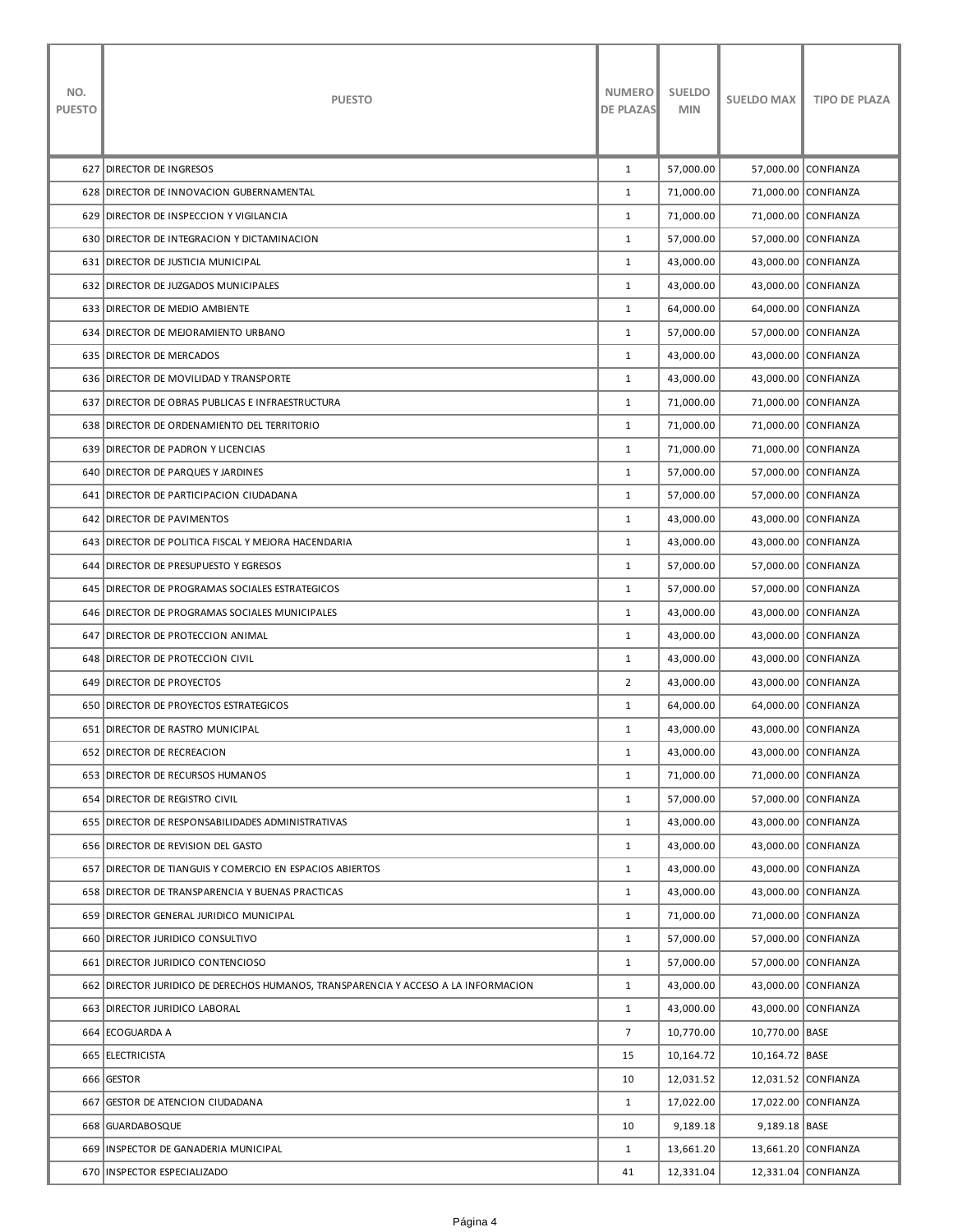| NO.<br><b>PUESTO</b> | <b>PUESTO</b>                                              | <b>NUMERO</b><br><b>DE PLAZAS</b> | <b>SUELDO</b><br><b>MIN</b> | <b>SUELDO MAX</b> | <b>TIPO DE PLAZA</b> |
|----------------------|------------------------------------------------------------|-----------------------------------|-----------------------------|-------------------|----------------------|
|                      | 671 INSPECTOR GENERAL                                      | $\mathbf{1}$                      | 69,254.00                   |                   | 69,254.00 CONFIANZA  |
|                      | 672 INSPECTOR MULTIMODAL                                   | 107                               | 11,376.32                   |                   | 11,376.32 CONFIANZA  |
|                      | 673 JEFE ADJUNTO DE SINDICATURA DEL AYUNTAMIENTO           | $\mathbf{1}$                      | 23,850.00                   |                   | 23,850.00 CONFIANZA  |
|                      | 674 JEFE AUDITORIA DE OBRA PUBLICA                         | $\mathbf{1}$                      | 25,017.00                   |                   | 25,017.00 CONFIANZA  |
|                      | 675 JEFE B DE DESARROLLO DE ADMIN                          | $\mathbf{1}$                      | 25,518.00                   |                   | 25,518.00 CONFIANZA  |
|                      | 676 JEFE DE APREMIOS                                       | $\mathbf{1}$                      | 25,028.00                   |                   | 25,028.00 CONFIANZA  |
|                      | 677 JEFE DE AREA A                                         | 22                                | 22,000.00                   |                   | 22,000.00 CONFIANZA  |
|                      | 678 JEFE DE AREA B                                         | 13                                | 19,000.00                   |                   | 19,000.00 CONFIANZA  |
|                      | 679 JEFE DE AREA C                                         | 13                                | 15,000.00                   |                   | 15,000.00 CONFIANZA  |
|                      | 680 JEFE DE ASUNTOS DE VIALIDADES                          | $\mathbf{1}$                      | 32,075.00                   |                   | 32,075.00 CONFIANZA  |
|                      | <b>681 JEFE DE CONSTRUCCION</b>                            | $\mathbf{1}$                      | 40,171.00                   |                   | 40,171.00 CONFIANZA  |
|                      | 682 JEFE DE CONTABILIDAD B                                 | $\mathbf{1}$                      | 23,986.00                   |                   | 23,986.00 CONFIANZA  |
|                      | 683 JEFE DE DEPARTAMENTO                                   | 6                                 | 32,075.00                   |                   | 36,870.00 CONFIANZA  |
|                      | 684 JEFE DE DEPARTAMENTO A                                 | 77                                | 21,440.64                   |                   | 29,528.00 CONFIANZA  |
|                      | 685 JEFE DE DEPARTAMENTO B                                 | 62                                | 17,927.03                   |                   | 26,334.00 CONFIANZA  |
|                      | 686 JEFE DE DEPARTAMENTO TESORERIA                         | $\mathbf{1}$                      | 29,454.00                   |                   | 29,454.00 CONFIANZA  |
|                      | 687 JEFE DE EGRESOS DE OBRA PUBLICA                        | $\mathbf{1}$                      | 23,330.00                   |                   | 23,330.00 CONFIANZA  |
|                      | 688 JEFE DE GABINETE                                       | $\mathbf{1}$                      | 83,000.00                   |                   | 83,000.00 CONFIANZA  |
|                      | 689 JEFE DE INGRESOS                                       | $\mathbf{1}$                      | 41,992.00                   |                   | 41,992.00 CONFIANZA  |
|                      | 690 JEFE DE INGRESOS INMOBILIARIOS                         | $\mathbf{1}$                      | 28,052.00                   |                   | 28,052.00 CONFIANZA  |
|                      | 691 JEFE DE LA COORDINACION DE PROTECCION CIVIL Y BOMBEROS | $\mathbf{1}$                      | 42,937.00                   |                   | 42,937.00 CONFIANZA  |
|                      | 692 JEFE DE PLANEACION DE PROYECTOS                        | $\mathbf{1}$                      | 32,075.00                   |                   | 32,075.00 CONFIANZA  |
|                      | 693 JEFE DE PLANEACION TERRITORIAL                         | $\mathbf{1}$                      | 32,075.00                   |                   | 32,075.00 CONFIANZA  |
|                      | 694 JEFE DE RECAUDACION CENTRAL                            | $\mathbf{1}$                      | 27,195.00                   |                   | 27,195.00 CONFIANZA  |
|                      | 695 JEFE DE RECAUDACION FISCAL                             | $\mathbf{1}$                      | 27,487.00                   |                   | 27,487.00 CONFIANZA  |
|                      | 696 JEFE DE SECCION A                                      | 134                               | 14,519.20                   |                   | 17,040.00 CONFIANZA  |
|                      | 697 JEFE DE SECCION DE DESARROLLO DE SISTEMAS              | $\mathbf{1}$                      | 22,597.00                   |                   | 22,597.00 CONFIANZA  |
|                      | 698 JEFE DE SECCION DE INGRESOS DIVERSOS                   | $\mathbf{1}$                      | 22,597.00                   |                   | 22,597.00 CONFIANZA  |
|                      | 699 JEFE DE SECCION PAGADURIA NOMINAS                      | $\mathbf{1}$                      | 16,795.00                   |                   | 16,795.00 CONFIANZA  |
|                      | 700 JEFE DE SECCION PREDIAL RECAUDADORA                    | $\mathbf{1}$                      | 22,597.00                   |                   | 22,597.00 CONFIANZA  |
|                      | 701 JEFE DE SECCION TRAMITES Y REGISTROS RECAUDADORA 2     | $\mathbf{1}$                      | 22,597.00                   |                   | 22,597.00 CONFIANZA  |
| 702                  | JEFE DE UNIDAD DEPARTAMENTAL A                             | 21                                | 49,000.00                   |                   | 49,000.00 CONFIANZA  |
|                      | 703 JEFE DE UNIDAD DEPARTAMENTAL B                         | 23                                | 41,000.00                   |                   | 41,000.00 CONFIANZA  |
|                      | 704 JEFE DE UNIDAD DEPARTAMENTAL C                         | 43                                | 36,500.00                   |                   | 36,500.00 CONFIANZA  |
|                      | 705 JEFE DE UNIDAD DEPARTAMENTAL D                         | 141                               | 29,000.00                   |                   | 29,000.00 CONFIANZA  |
|                      | 706 JEFE DE UNIDAD DEPARTAMENTAL E                         | 103                               | 25,000.00                   |                   | 25,000.00 CONFIANZA  |
|                      | 707 JEFE FORESTAL                                          | $\mathbf{1}$                      | 20,260.00                   |                   | 20,260.00 CONFIANZA  |
|                      | 708 JEFE JURIDICO                                          | $\overline{4}$                    | 25,053.00                   |                   | 29,772.00 CONFIANZA  |
|                      | 709 JUEZ CALIFICADOR                                       | $\mathbf{1}$                      | 17,279.00                   |                   | 17,279.00 CONFIANZA  |
|                      | 710 JUEZ MUNICIPAL                                         | 14                                | 22,098.00                   |                   | 22,098.00 CONFIANZA  |
|                      | 711 MECANICO                                               | 52                                | 9,935.92                    | 9,935.92 BASE     |                      |
|                      | 712 MEDICO ESPECIALISTA                                    | $\mathbf{1}$                      | 14,607.60                   | 14,607.60 BASE    |                      |
|                      | 713 MEDICO GENERAL                                         | $\mathbf{1}$                      | 12,649.28                   | 12,649.28 BASE    |                      |
|                      | 714 MEDICO VETERINARIO                                     | 22                                | 11,788.16                   | 11,788.16 BASE    |                      |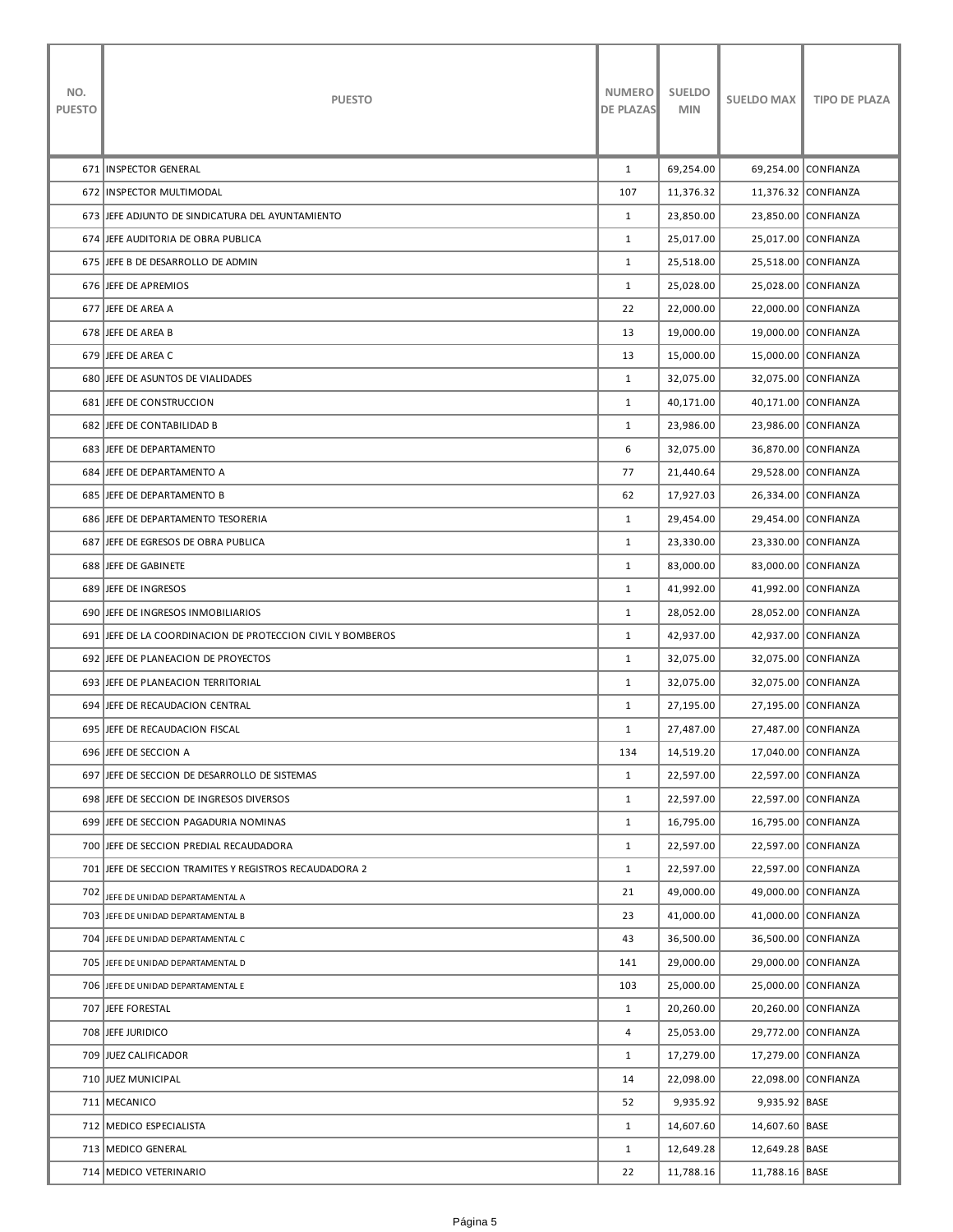| NO.<br><b>PUESTO</b> | <b>PUESTO</b>                                | <b>NUMERO</b><br><b>DE PLAZAS</b> | <b>SUELDO</b><br><b>MIN</b> | <b>SUELDO MAX</b>    | <b>TIPO DE PLAZA</b> |
|----------------------|----------------------------------------------|-----------------------------------|-----------------------------|----------------------|----------------------|
|                      | 715   MEDICO VETERINARIO DE ECOLOGIA         | $\mathbf{1}$                      | 16,907.04                   | 16,907.04   BASE     |                      |
|                      | 716   MEDICO VETERINARIO SANIDAD             | $\mathbf{1}$                      | 23,065.00                   | 23,065.00 BASE       |                      |
|                      | 717 MENSAJERO                                | 12                                | 8,647.16                    | 8,647.16 BASE        |                      |
|                      | 718   MENSAJERO RH                           | $\overline{2}$                    | 10,160.56                   | 10,160.56 BASE       |                      |
|                      | 719 MUSICO                                   | 30                                | 7,947.56                    | 18,874.72 BASE       |                      |
|                      | 720 MUSICO CULTURA                           | 8                                 | 9,397.13                    | 9,598.82 BASE        |                      |
|                      | 721 MUSICO DE BANDA SP                       | 40                                | 11,221.36                   |                      | 11,221.36 CONFIANZA  |
|                      | 722 NOTIFICADOR                              | 10                                | 9,814.09                    | 9,814.09 BASE        |                      |
|                      | 723 NOTIFICADOR SINDICATURA                  | $\mathbf{1}$                      | 10,011.84                   | 10,011.84   BASE     |                      |
|                      | 724 OFICIAL                                  | 22                                | 40,717.11                   |                      | 40,717.11 CONFIANZA  |
|                      | 725 OFICIAL DE REGISTRO CIVIL                | 19                                | 18,160.00                   |                      | 18,160.00 CONFIANZA  |
|                      | 726 OFICIAL EN DESASTRES                     | 48                                | 15,744.00                   |                      | 15,744.00 CONFIANZA  |
|                      | 727 OFICIAL EN EMERGENCIAS                   | 58                                | 15,744.00                   |                      | 15,744.00 CONFIANZA  |
|                      | 728 OFICIAL EN EMERGENCIAS BECARIO           | 3                                 | 7,413.92                    |                      | 7,413.92 CONFIANZA   |
|                      | 729 OFICIAL JEFE DE GRUPO UNIDAD DE ANALISIS | $\mathbf{1}$                      | 43,604.00                   |                      | 43,604.00 CONFIANZA  |
|                      | 730 OFICIAL UNIDAD DE REACCION               | $\overline{2}$                    | 43,604.00                   |                      | 43,604.00 CONFIANZA  |
|                      | 731 OPERADOR DE CAMION                       | 303                               | 8,647.16                    | 8,647.16 BASE        |                      |
|                      | 732 OPERADOR DE GRUA                         | $\overline{2}$                    | 11,129.84                   | 11,129.84   BASE     |                      |
|                      | 733 OPERADOR DE MAQUINARIA PESADA            | 51                                | 10,659.76                   | 10,980.08 BASE       |                      |
|                      | 734 OPERADOR DE MAQUINARIA RELLENO SANITARIO | 15                                | 10,980.08                   | 10,980.08   BASE     |                      |
|                      | 735 OPERADOR DE RADIO DE CABINA              | 27                                | 17,427.23                   |                      | 17,927.03 CONFIANZA  |
|                      | 736 OPERADOR DE SISTEMAS                     | 12                                | 11,310.80                   | 11,310.80   BASE     |                      |
|                      | 737 OPERADOR DE SISTEMAS TESORERIA           | $\mathbf{1}$                      | 16,894.56                   | 16,894.56 BASE       |                      |
|                      | 738 OPERADOR DE TRACTOCAMION                 | 13                                | 10,980.08                   | 12,027.36 BASE       |                      |
|                      | 739 OPERADOR DE VIDEO DE CABINA              | 27                                | 17,427.03                   |                      | 17,927.03 CONFIANZA  |
|                      | 740 POLICIA                                  | 1103                              | 16,202.54                   |                      | 16,202.54 CONFIANZA  |
|                      | 741 POLICIA PRIMERO                          | 105                               | 27,997.99                   |                      | 27,997.99 CONFIANZA  |
|                      | 742 POLICIA SEGUNDO                          | 221                               | 23,331.66                   |                      | 23,331.66 CONFIANZA  |
|                      | 743 POLICIA SEGUNDO UNIDAD DE REACCION       | 16                                | 23,526.09                   |                      | 23,526.09 CONFIANZA  |
|                      | 744   POLICIA TERCERO                        | 417                               | 19,443.05                   |                      | 19,443.05 CONFIANZA  |
|                      | 745 POLICIA TERCERO UNIDAD DE REACCION       | 56                                | 19,673.68                   |                      | 20,609.68 CONFIANZA  |
|                      | 746   PRESIDENTE                             | $\mathbf{1}$                      | 133,469.70                  | 133,469.70 CONFIANZA |                      |
|                      | 747 PRIMER OFICIAL                           | $\mathbf{1}$                      | 26,761.00                   |                      | 26,761.00 CONFIANZA  |
|                      | 748 PRIMER OFICIAL BOMBERO                   | 5                                 | 26,761.00                   |                      | 26,761.00 CONFIANZA  |
|                      | 749 PROFESOR                                 | 94                                | 5,689.76                    | 8,468.02 BASE        |                      |
|                      | 750   PROGRAMADOR                            | $\mathbf{1}$                      | 10,165.76                   |                      | 10,165.76 CONFIANZA  |
|                      | 751 PROGRAMADOR ANALISTA                     | 8                                 | 12,075.20                   |                      | 12,075.20 CONFIANZA  |
|                      | 752 PROGRAMADOR DE SISTEMAS                  | $\overline{4}$                    | 10,746.08                   |                      | 10,746.08 CONFIANZA  |
|                      | 753 PROMOTOR                                 | 26                                | 9,950.48                    | 12,896.80 BASE       |                      |
|                      | 754 RECAUDADOR                               | 34                                | 10,459.04                   | 10,459.04 BASE       |                      |
|                      | 755 RECAUDADOR TESORERIA                     | $\overline{2}$                    | 11,249.44                   | 18,547.12 BASE       |                      |
|                      | 756 REGIDOR                                  | 19                                | 104,505.72                  | 104,505.72 CONFIANZA |                      |
|                      | 757 SECRETARIA                               | 89                                | 9,016.75                    | 10,398.72 BASE       |                      |
|                      | 758 SECRETARIA COMUNICACION SOCIAL           | $\mathbf{1}$                      | 10,147.04                   | 10,147.04 BASE       |                      |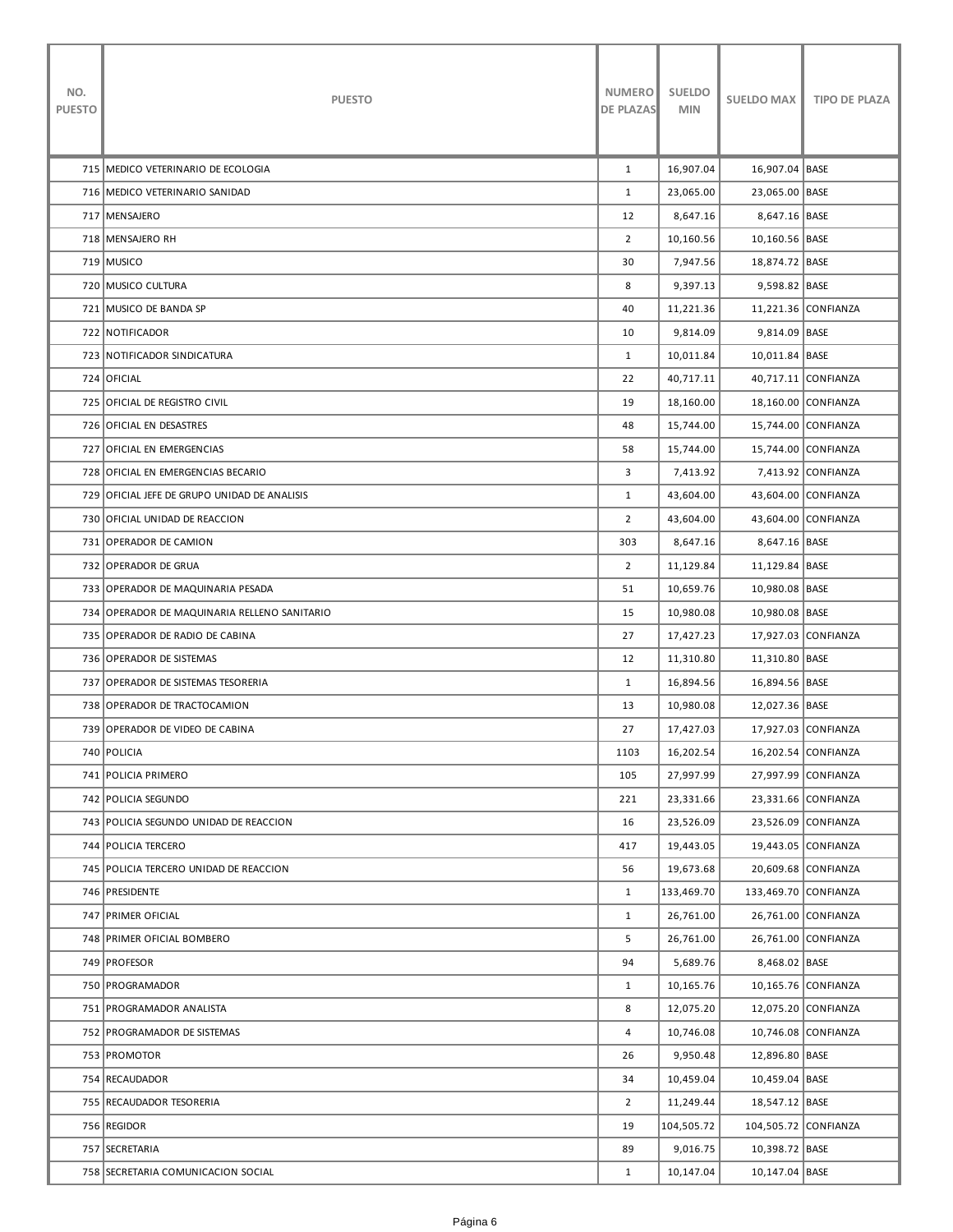| NO.<br><b>PUESTO</b> | <b>PUESTO</b>                                                            | <b>NUMERO</b><br>DE PLAZAS | <b>SUELDO</b><br><b>MIN</b> | <b>SUELDO MAX</b>    | <b>TIPO DE PLAZA</b> |
|----------------------|--------------------------------------------------------------------------|----------------------------|-----------------------------|----------------------|----------------------|
|                      | 759 SECRETARIA DE CABINA                                                 | 3                          | 10,806.40                   |                      | 10,806.40 CONFIANZA  |
|                      | 760 SECRETARIA DE DIRECCION DE AREA                                      | 39                         | 8,700.16                    | 16,407.84 BASE       |                      |
|                      | 761 SECRETARIA DE DIRECCION DE AREA SP                                   | $\overline{2}$             | 8,671.28                    |                      | 8,828.42 CONFIANZA   |
|                      | 762 SECRETARIA DE DIRECCION GENERAL                                      | 4                          | 10,806.40                   |                      | 12,000.00 CONFIANZA  |
|                      | 763 SECRETARIA DE DIRECCION GENERAL SP                                   | 3                          | 10,806.40                   |                      | 10,806.40 CONFIANZA  |
|                      | 764 SECRETARIA DE INGRESOS                                               | $\mathbf{1}$               | 15,632.00                   |                      | 15,632.00 CONFIANZA  |
|                      | 765 SECRETARIA DE REGIDOR                                                | 20                         | 10,464.24                   | 10,464.24 BASE       |                      |
|                      | 766 SECRETARIA DIRECCION DE AREA COMUNICACIÓN SOCIAL                     | $\mathbf{1}$               | 13,776.64                   | 13,776.64 BASE       |                      |
|                      | 767 SECRETARIA DIRECCION DE AREA OMA                                     | $\mathbf{1}$               | 9,833.94                    | 9,833.94 BASE        |                      |
|                      | 768 SECRETARIA OBRAS PUBLICAS                                            | $\mathbf{1}$               | 12,047.12                   | 12,047.12 BASE       |                      |
|                      | 769 SECRETARIA OMA                                                       | $\mathbf{1}$               | 10,125.20                   | 10,125.20 BASE       |                      |
|                      | 770 SECRETARIA SP                                                        | 8                          | 7,858.00                    |                      | 8,485.12 CONFIANZA   |
|                      | 771 SECRETARIA TESORERIA                                                 | 3                          | 13,408.48                   | 15,032.96 BASE       |                      |
|                      | 772 SECRETARIO DE JUZGADO                                                | 8                          | 20,283.00                   |                      | 20,283.00 CONFIANZA  |
|                      | 773 SECRETARIO DEL AYUNTAMIENTO                                          | $\mathbf{1}$               | 83,000.00                   |                      | 83,000.00 CONFIANZA  |
|                      | 774 SECRETARIO PARTICULAR                                                | $\mathbf{1}$               | 64,000.00                   |                      | 64,000.00 CONFIANZA  |
|                      | 775 SEGUNDO OFICIAL                                                      | 5                          | 20,616.00                   |                      | 20,616.00 CONFIANZA  |
|                      | 776 SEGUNDO OFICIAL BOMBERO                                              | 4                          | 20,616.00                   |                      | 20,616.00 CONFIANZA  |
|                      | 777 SINDICO-REGIDOR                                                      | $\mathbf{1}$               | 104,505.72                  | 104,505.72 CONFIANZA |                      |
|                      | 778   SUBCOMANDANTE                                                      | $\mathbf{1}$               | 32,922.00                   |                      | 32,922.00 CONFIANZA  |
|                      | 779   SUBDELEGADO                                                        | 12                         | 10,490.24                   |                      | 10,490.24 CONFIANZA  |
|                      | 780 SUBDIRECTOR DE BANDA SP                                              | $\mathbf{1}$               | 15,587.00                   |                      | 15,587.00 CONFIANZA  |
|                      | 781 SUBINSPECTOR                                                         | 2                          | 48,380.53                   |                      | 48,380.53 CONFIANZA  |
|                      | 782 SUBOFICIAL                                                           | 63                         | 33,597.59                   |                      | 33,597.59 CONFIANZA  |
|                      | 783 SUBOFICIAL UNIDAD DE ANALISIS                                        | 3                          | 36,469.00                   |                      | 36,469.00 CONFIANZA  |
|                      | 784 SUBOFICIAL UNIDAD DE REACCION                                        | 8                          | 36,469.00                   |                      | 36,469.00 CONFIANZA  |
|                      | 785 SUPERVISOR                                                           | 64                         | 11,274.40                   |                      | 14,718.88 CONFIANZA  |
|                      | 786 SUPERVISOR B                                                         | 19                         | 9,285.92                    |                      | 9,285.92 CONFIANZA   |
|                      | 787 SUPERVISOR DE CENTRO DE MONITOREO DE ZAPOPAN                         | $\mathbf{1}$               | 22,770.71                   |                      | 22,770.71 CONFIANZA  |
|                      | 788 SUPERVISOR DE CONSTRUCCION                                           | 10                         | 22,000.00                   |                      | 22,000.00 CONFIANZA  |
|                      | 789 SUPERVISOR DE DIRECCION DE ADMINISTRACION DE EDIFICIOS MUNICIPALES   | $\mathbf{1}$               | 12,164.64                   |                      | 12,164.64 CONFIANZA  |
|                      | 790 SUPERVISOR DE OBRA                                                   | 8                          | 13,988.80                   |                      | 13,988.80 CONFIANZA  |
|                      | 791 SUPERVISOR DE PROYECTOS                                              | 12                         | 13,561.36                   |                      | 13,561.36 CONFIANZA  |
|                      | 792 SUPERVISOR DE SUB-DIRECCION DE RECURSOS HUMANOS DE SEGURIDAD PUBLICA | $\mathbf{1}$               | 11,604.08                   |                      | 11,604.08 CONFIANZA  |
|                      | 793 SUPERVISOR FISCAL                                                    | 46                         | 11,146.48                   |                      | 11,146.48 CONFIANZA  |
|                      | 794   SUPERVISOR FISCAL INGRESOS                                         | $\overline{2}$             | 11,572.00                   |                      | 11,572.00 CONFIANZA  |
|                      | 795   SUPERVISOR FISCAL TESORERIA                                        | $\mathbf{1}$               | 14,413.50                   |                      | 14,413.50 CONFIANZA  |
|                      | 796 SUPERVISOR OPERATIVO                                                 | $7\overline{ }$            | 11,274.40                   |                      | 11,274.40 CONFIANZA  |
|                      | 797 TECNICO EN CARTOGRAFIA                                               | 4                          | 13,388.72                   | 13,388.72 BASE       |                      |
|                      | 798 TECNICO EN MANTENIMIENTO                                             | 15                         | 10,464.24                   | 10,464.24 BASE       |                      |
|                      | 799 TECNICO EN RADIO                                                     | $\overline{2}$             | 11,217.20                   |                      | 11,217.20 CONFIANZA  |
|                      | 800 TECNICO EN VALUACION                                                 | 22                         | 13,281.60                   | 13,281.60 BASE       |                      |
|                      | 801 TECNICO ESPECIALISTA EN TELEFONIA                                    | 3                          | 11,217.20                   |                      | 11,217.20 CONFIANZA  |
|                      | 802 TECNICO MATANZA A                                                    | 25                         | 9,106.62                    | 9,106.62 BASE        |                      |